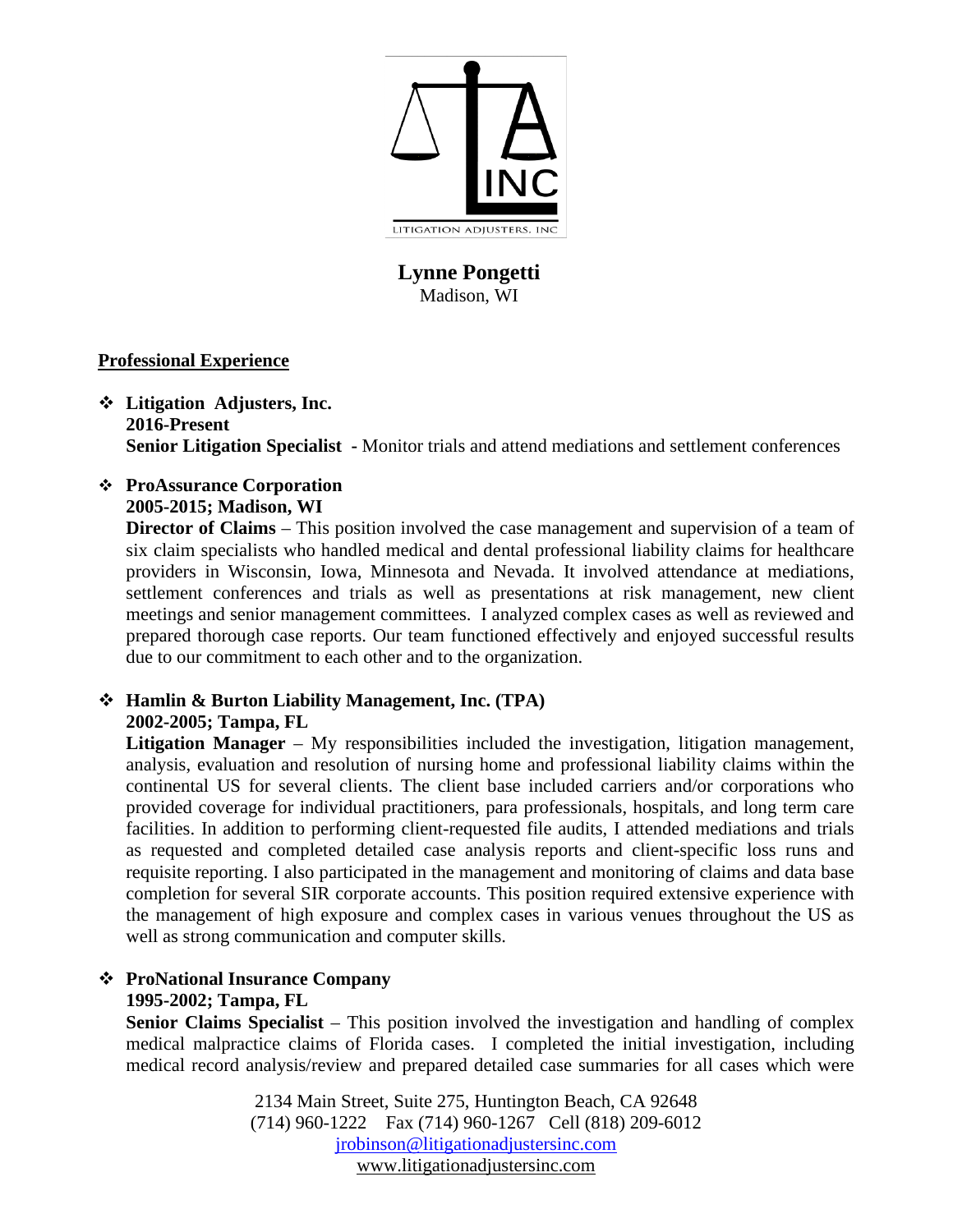

reviewed by senior management. It also required focused litigation management with an end goal of successful case resolution working in conjunction with cost effectiveness. Attendance at trials and mediations was required as well as a strong background in the analysis of coverage issues. I managed a high case load with minimal supervision in a team-focused setting.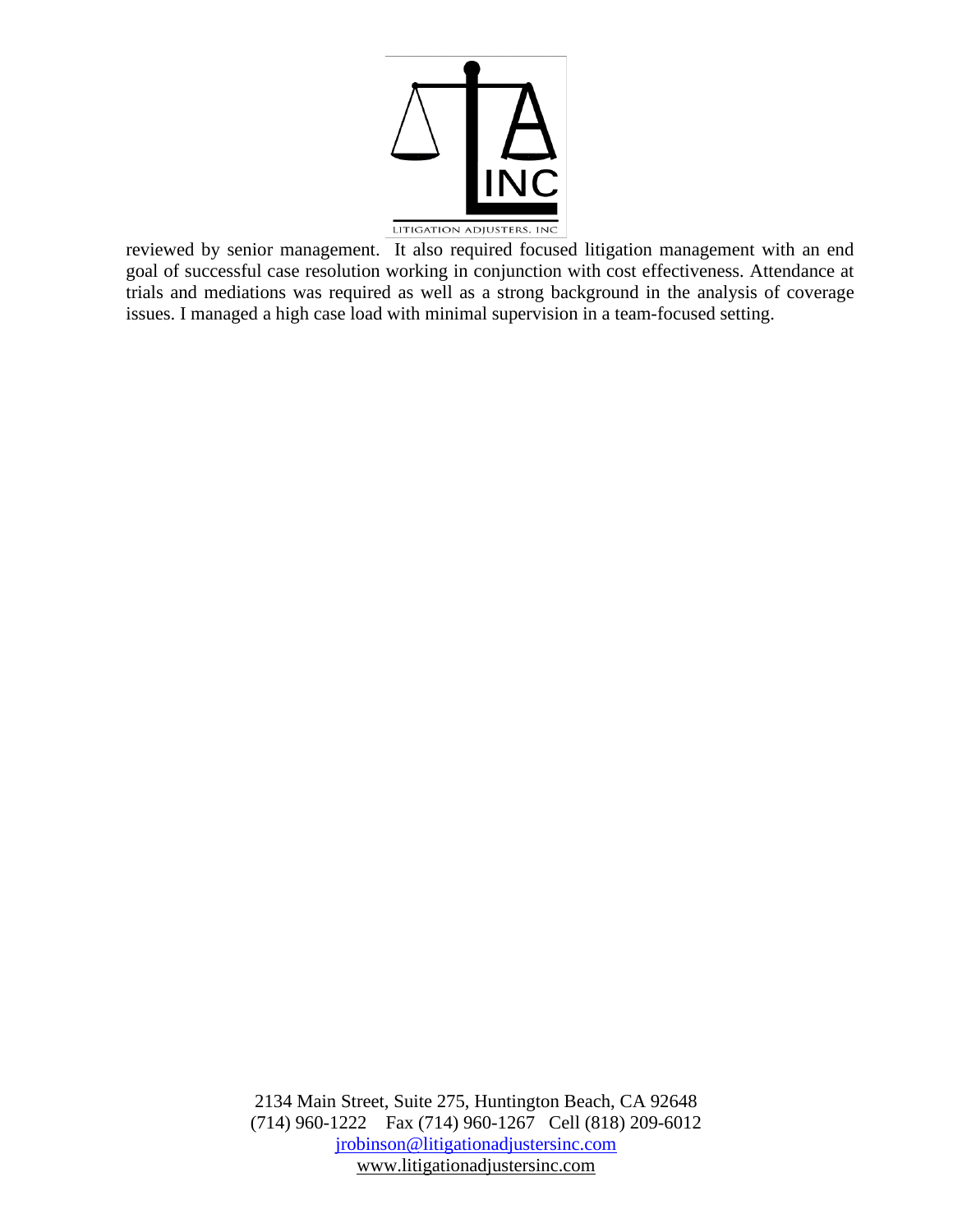

### **CIGNA**

# **1990-1995; Tampa, FL**

**Liability Claim Specialist/ Team Leader** – I was responsible for the investigation and evaluation of complex, high exposure physician, hospital and nursing home cases throughout Florida and the United States. I also handled high exposure auto and general liability cases. Expense control, litigation strategy, risk analysis, and trial and mediation attendance was required. I consistently received superior performance ratings. I also volunteered to implement a computer based medical library and was appointed as the regional training coordinator for four years. I received national recognition at CIGNA as a model team leader due to my units' success functioning in a team setting.

# **CIGNA**

### **1987 – 1990; Tampa, FL**

**Team Leader- Auto (Supervisor)** – I supervised a South Florida casualty team consisting of eight technical and two clerical employees. This position required required strong technical and communication skills with the ability to motivate and direct others. I provided select accounts with timely and accurate data for risk analysis. South Florida was and still is a challenging venue due to this area's high risk exposure and high volume of cases involving fraud potential.

#### **Additional Experience**

- **CIGNA – Senior Claims Representative** 1986-1987; Tampa, FL
- **Dixie Insurance Company – Claims Supervisor, Casualty** 1983-1985; Tampa, FL Claims Supervisor – Casualty
- **USAA – Senior Multi-line Representative** 1974-1981; Tampa, FL
- **Insurance Company of North America (CIGNA) – Inside Claim Representative** 1973-1974; Tampa, FL
- **Liberty Mutual Insurance Company – Claim Representative** 1972-1973; Lexington, MA

### **Education-License**

2134 Main Street, Suite 275, Huntington Beach, CA 92648 (714) 960-1222 Fax (714) 960-1267 Cell (818) 209-6012 [jrobinson@litigationadjustersinc.com](mailto:jrobinson@litigationadjustersinc.com) www.litigationadjustersinc.com